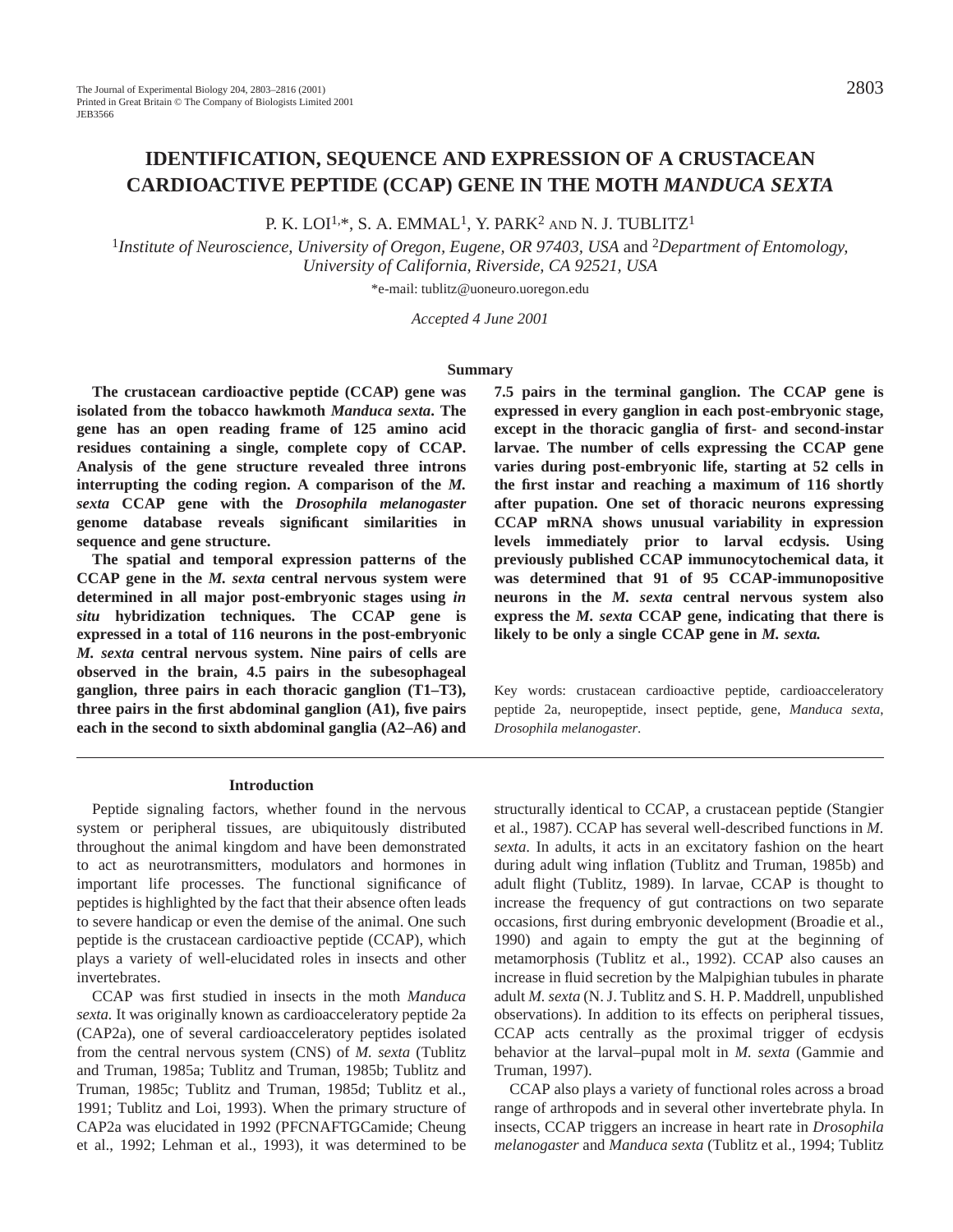and Evans, 1986), modulates oviduct contractions in *Locusta migratoria* (Donini et al., 2001) and alters hindgut activity during wandering in *Manduca sexta* (Tublitz et al., 1992). CCAP is also found in crustaceans, triggering ecdysis behavior in the crab *Carcinus maenas* (Philippen et al., 2000) and modulating stomatogastric motor patterns in the lobster *Homarus americanus* (Richards and Marder, 2000). CCAP may also play a modulatory and/or hormonal role in gastropod molluscs on the basis of the presence of CCAP immunoreactivity in neurosecretory cells located in the CNS of *Lymnaea stagnalis* and *Helix aspersa* (Hernadi and Agricola, 2000).

To date, little is known about CCAP gene structure and gene expression in any organism. The aim of this study was to begin to address this issue in the moth *Manduca sexta*, in which much of the early work on CCAP was performed. Using standard molecular methods, we have isolated and sequenced a CCAPcoding gene in *M. sexta*. We also present *in situ* hybridization data on the spatial and temporal expression patterns of this gene in all post-embryonic stages.

# **Materials and methods**

*Polymerase chain reaction (PCR) screening of a* Manduca sexta *cDNA library*

# *Material used in PCR*

PCR screening was performed on a *Manduca sexta* λ Zap cDNA library produced from whole nerve cords of day 3 fifth instars by Stratagene Corp. A DNA template for PCR was obtained by making a 50 ml liquid culture from  $100 \mu$ l of the unamplified *Manduca sexta* λ Zap cDNA library using the protocol described by Sambrook et al. (Sambrook et al., 1989). Two sets of primers were used for the initial screen. The first set consisted of a degenerate oligonucleotide (CCAP sense; Gibco BRL) and a universal T7 primer (Promega). The second set of primers consisted of a degenerate CCAP antisense oligonucleotide (CCAP antisense) and a universal T3 primer. The CCAP sense primer was constructed using the amino acid sequence of CCAP (Cheung et al., 1992) and was built to recognize the sense strand. The sequence of this primer was 5′- AA(C/T)GC(I)TT(C/T)AC(I)GG(I)TG(C/T)GG. The CCAP antisense primer was constructed to recognize the antisense strand of CCAP and had the sequence 5′-CCCCGTGAACGC-GTT(A/G)CA(A/G)AA(G/A/T/C). Inosine (I) was inserted in several fully redundant positions. T7 and T3 are universal primers, and their binding sites are located on the arms of the λ Zap vector used to construct the library. Taq polymerase, dNTPs, MgCl2 and 10× polymerase chain reaction (PCR) buffer (500 mmol l−<sup>1</sup> KCl, 100 mmol l−<sup>1</sup> Tris-HCl, pH 9, and 1 % Triton X-100) were purchased from Promega.

The following were used for each  $50 \mu$ l PCR sample:  $4 \mu$ l of 10 mmol l−<sup>1</sup> dNTPs, 5 µl of 10× PCR buffer, 8 µl of 25 mmol l−<sup>1</sup> MgCl2, 1.5 units of Taq polymerase, 150 pmol of the degenerate oligonucleotide primer, 22.8 pmol of the vector primer T7 and 3 µl of reamplified cDNA template together with sterile water to bring the reaction volume to  $50 \mu$ l. PCR was

performed in a Peltier PTC-200 Thermocycler from MJ Research using the following program: 2 min at 94 °C, 10 min at 80 °C, 2 min at 94 °C, 1 min at 60 °C and 1 min at 72 °C, with the last three steps repeated for 35 cycles. The reaction was then held at  $72^{\circ}$ C for 15 min, terminating at a holding temperature of 4 °C. Taq polymerase was added during the 10 min holding step at 80 °C. PCR products were separated by gel electrophoresis in 5 % polyacrylamide gels. DNA was visualized under ultraviolet light after a 5 min incubation with  $15 \mu$ l of ethidium bromide in  $100 \mu$ l of double-distilled water followed by a brief rinse in double-distilled water.

#### *Subcloning and transformation*

PCR products from the above PCR reaction were run on a 1 % Sea Plaque low-melt agarose gel (FMC Bioproducts) in E buffer (48 g of Trizma base, 7.4 g of disodium EDTA dissolved in 600 ml of water, pH adjusted to pH 8 with acetic acid). The bands of interest were excised, and the DNA within the gel was cloned into a PCR 2.1-TOPO vector using a TOPO TA cloning kit (Invitrogen) following the procedure specified by the manufacturer.

#### *DNA sequencing*

Cloned PCR products were purified using a Wizard SV miniprep kit (Promega). A restriction enzyme digest with *Eco*RI (Promega) was performed to confirm that an insert of the correct size was present in each sample. Purified products were sequenced at the University of Oregon DNA sequencing facility with the vector primers M13 forward and reverse (Invitrogen).

To check whether the sequences obtained using CCAP sense/T7 and CCAP antisense/T3 primer sets were correct, PCR was performed using another set of primers, CCAPT7 (sense) and CCAPT3 (antisense). The CCAPT7 sense primer was made to recognize a portion of the sequence downstream of the putative CCAP coding region and had the sequence 5′- CCTAATTAGTACCTACTGTTG. The CCAPT3 antisense primer was constructed from a sequence upstream of a putative start codon of the putative sequence. Its sequence was 5′- CGGCTGGAAACAATGACTGTA. The product from this PCR was also subcloned and sequenced.

# *Isolation of the CCAP gene using rapid amplification of mRNA ends (RACE)*

Reverse transcriptase PCR (RT-PCR) was also performed using degenerate primers designed on the CCAP sequence. Messenger RNA was isolated from dissected *M. sexta* CNS using a Dynabeads mRNA direct kit (Dynal, Lake Success, NY, USA). First-strand cDNA was synthesized by 1 unit of Superscript RT (Gibco BRL Life Technologies, Gaithersburg, MD, USA) for 1 h at 37 °C with 10 pmol of adaptor-oligo dT primer (5'-GACTCGAGTCGACATCGAT+17T). The 3' rapid amplification of mRNA end (RACE) was composed of two consecutive rounds of PCR reactions using two partially overlapping degenerate primers designed on the CCAP peptide sequence. The first round of PCR was performed with primers CCAPf1 [5'-CCITT(C/T)TG(C/T)AA(C/T)GC(A/G/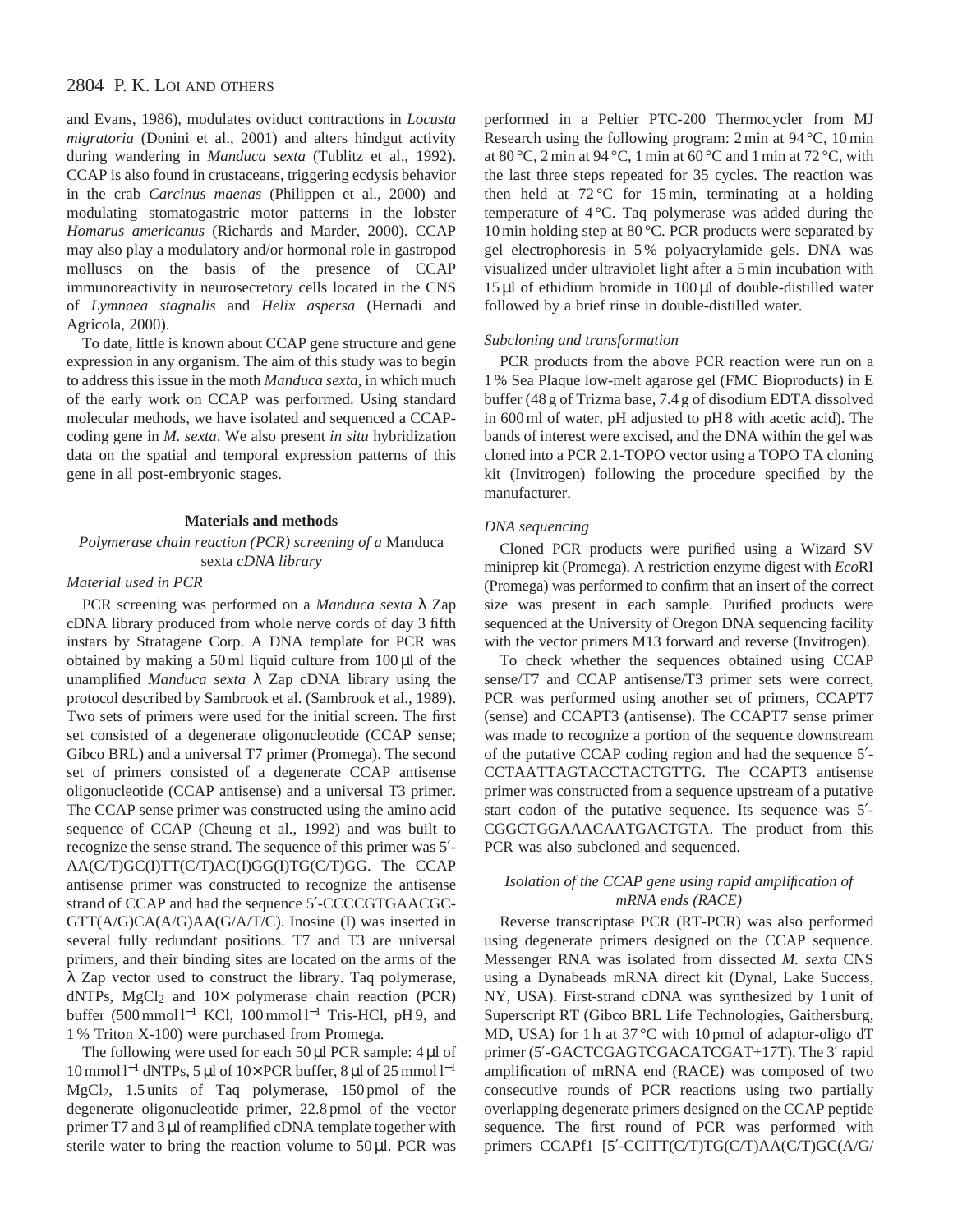C/T)TT(C/T)AC] and adaptor-oligo dT primer. Then, the second round of PCR was performed using nested primer CCAPf2 [5′-AA(C/T)GC(A/G/C/T)TT(C/T)AC(A/G/C/T)G-G(A/G/C/T)TG(C/T)GG] and adaptor primer (5′-GACTCGA-GTCGACATCGAT) using 1 µl of the first-round PCR product as template. After we had obtained the sequence for the 3′ side of the CCAP cDNA, we designed two reverse primers for 5′- RACE: CCAPr1 (5'-CAGCACTGGCTTCCTGGATG) and CCAPr2 (5′-GAATGTAGGCTTCCTTCTGC). Two rounds of nested PCR were performed using adaptor-oligo dG primer (5′-GACTCGAGTCGACATCGAT+17G), adaptor primer (sequence as above) and reverse primers.

The genomic structure of the open reading frame was analyzed by PCR using additional primers and genomic DNA as templates. These are the primers CCAPf3 (5′-TTCACACA-CCACCAGTCCAG), CCAPf4 (5′-GCTTGCTGCTTCTCGT-CGCCT), CCAPr3 (5′-TGCGACCGCAACCCGTGAAC) and CCAPr4 (5′-TTGAACTCACCCGTGAACGC).

The CCAP-coding transcript in *D. melanogaster* gene CG4910 was confirmed by RT-PCR 5′- and 3′-RACE using the primers DmCCAPf2 (5′-CACACTCCTGCAATGAGA-ACG), DmCCAPf1 (5′-CGTATCCCTCGTATCCGCCAT), DmCCAPr1 (5'-CATGATTTGCTTTTGAACATT) and DmCCAPr2 (5′-CGGAATGGCGGATACGAGG). Subcloning, transformation and DNA sequencing procedures were identical to those described above.

# In situ *hybridization of the CCAP probe on the* Manduca sexta *central nervous system*

# *Experimental animals*

*Manduca sexta* L. were raised at the University of Oregon and staged as previously described (Loi and Tublitz, 1993). The *in situ* hybridization experiments in this paper utilized animals from every major post-embryonic stage. All stages were raised in an environmentally controlled chamber with a 17 h:7 h L:D photoperiod and a superimposed thermal period (27 °C during the light cycle and  $25$  °C during the dark cycle) to synchronize development. Animals were staged on the basis of stage-specific developmental and/or behavioral events (Truman and Riddiford, 1974). D0 is designated as the day of the larval–larval molt; W0 is the day of the onset of wandering; P0 is the day of the larval–pupal molt. Other stage-specific developmental and/or behavioral markers used in this study include the head capsule slippage stage (HCP; inclusive of fluid-filled and air-filled head capsules) and P10 (pupal day 10, the day before the full development of the dorsal pad on the nerve cord). On the day of adult emergence, animals not yet emerged were designated as 'pharate adults'; after emergence, adults were designated as adult day 0 (A0).

#### In situ *hybridization*

The DNA template for making the *in situ* hybridization probe was the purified DNA from the subcloned PCR product of the CCAPT3 and CCAPT7 primers, which contained the middle coding portion of the CCAP gene. The probes for the *in situ* experiments were prepared with a non-radioactive RNA labeling kit (DIG/Genius 4 RNA kit; Boehringer Mannheim) following the instructions provided by the manufacturer.

Animals were anesthetized by immersion in iced water until they were limp and unresponsive. The entire CNS, including the brain, was surgically removed from animals of various stages of development and placed into fixative (4 % paraformaldehyde in phosphate-buffered saline; PFA) within 30 min. Pipes saline (6.5 mmol l−<sup>1</sup> NaCl2, 28.5 mmol l−<sup>1</sup> KCl, 16.2 mmol l−<sup>1</sup> MgCl2**·**6H2O, 5.6 mmol l−<sup>1</sup> CaCl2, 5 mmol l−<sup>1</sup> Pipes; pH 6.7) was used in all dissections and rinses. Isolated nerve cords were fixed overnight. After 16–24 h, the fixed nerve cords were incubated in three ascending concentrations of methanol (33 %, 66 % and 100 %) for 10 min each and stored in 100 % methanol for 1–3 days. While in 100 % methanol, nerve cords were either pinned in Sylgard-lined culture dishes (20 mm diameter) or placed in 1.5 ml micro centrifuge tubes. Nerve cords from third-instar and older animals received an additional step prior to hybridization. They were pre-treated with proteinase K (Pro K) as follows: after 1–3 days of incubation in methanol, the nerve cords were washed with three ascending concentrations  $(33\%, 66\%, 3\times 100\%)$  of phosphate-buffered saline with 0.1 % Tween20 (pH 7.4; PBST) in methanol for 3 min at each concentration. After the last wash, the PBST was replaced with  $20 \mu g$  ml<sup>-1</sup> Pro K (Sigma) for 2 min. Adult nerve cords were treated with a higher concentration of Pro K (200  $\mu$ g ml<sup>-1</sup>) for 10 min. After Pro K treatment, nerve cords were rinsed briefly three times in PBST and then twice for 5 min in PBST before post-fixing for 1 h in 4 % PFA.

Every CNS received the following treatment regardless of its developmental stage. After removal from methanol (first and second instars) or 4 % PFA (third instar to adult), the nerve cords were rinsed twice for 5 min in PBST, then pre-hybridized at 65 °C for 1 h in pre-hybridization solution [50 % formamide, 5× sodium citrate buffer (SSC), 500 µg ml−<sup>1</sup> total RNA, 50 ng ml−<sup>1</sup> heparin, 0.1 % Tween 20, 9.2 mmol l−<sup>1</sup> citric acid]. The pre-hybridization solution was replaced with hybridization solution containing  $1 \mu I \text{m}^{-1}$  of probe pre-warmed to 65 °C, and nerve cords were incubated overnight.

After the overnight incubation, nerve cords underwent two series of washes. The first series of washes was with ascending concentrations of  $2 \times$  SSC/pre-hybrization solution (33 %, 66 %, 100 %) at 65 °C (two washes per concentration, 2 min followed by 10 min) and ending with two washes of  $0.2 \times$  SSC (10 min each). The second series of washes was with an ascending concentration of PBST/0.2× SSC (33 %, 66 %, 100 %; 5 min per wash) at room temperature (21 °C). After these two series of washes, the nerve cords were washed for another 5 min with PBST before incubation with blocking solution (1× PBS, 1%) bovine serum albumin, 0.1 % Tween 20). After 1 h, the blocking solution was replaced with an anti-digoxigenin antibody conjugated to alkaline phosphatase (1:5000; diluted in  $0.1\times$ blocking solution) and incubated overnight. Following the overnight primary antibody incubation, nerve cords were washed in six washes of PBST (5 min,  $10 \text{ min}$ ,  $2 \times 15 \text{ min}$  and 2× 30 min). Thereafter, nerve cords were incubated with color-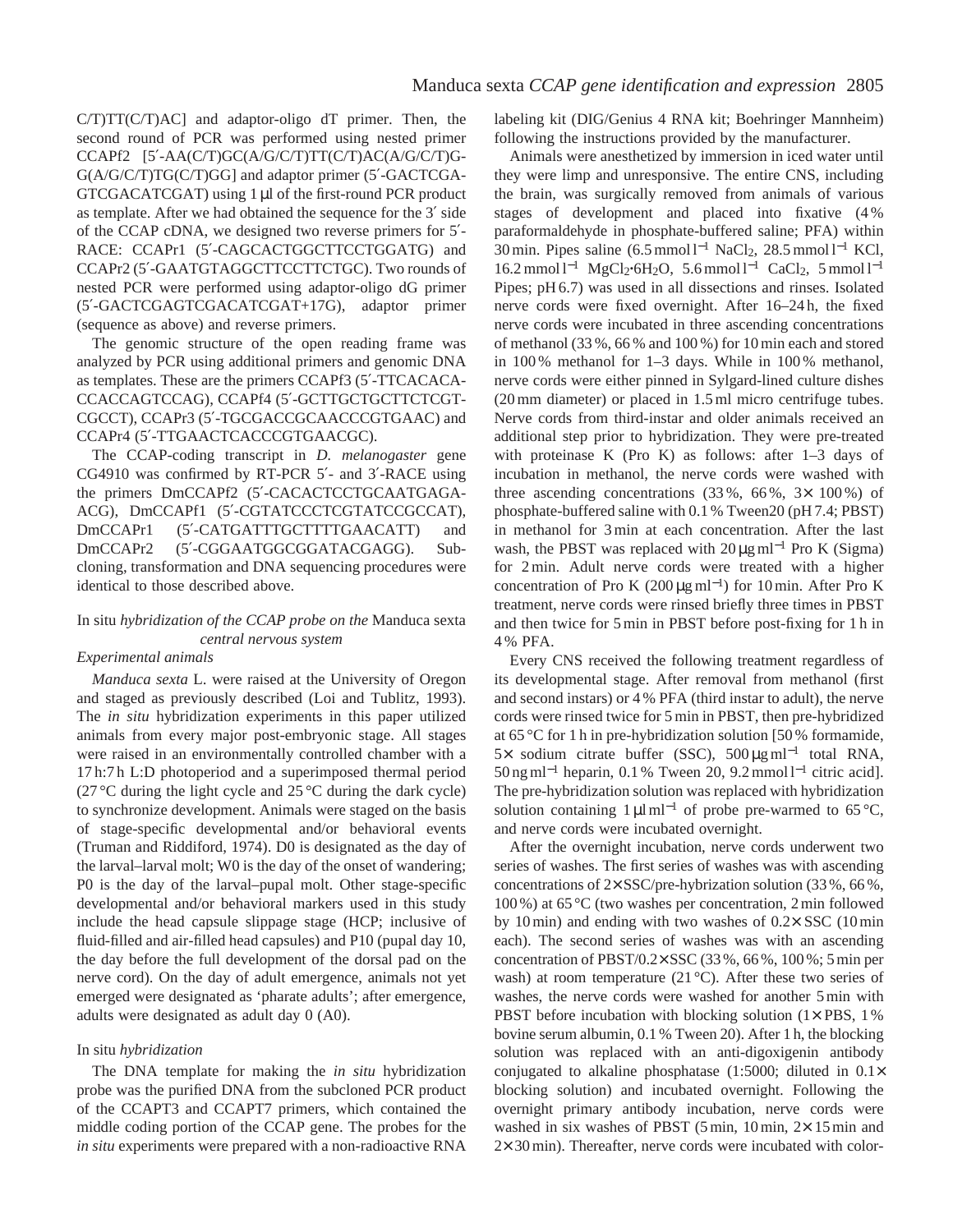developing buffer (100 mmol l<sup>-1</sup> Tris, pH 9.5, 50 mmol l<sup>-1</sup> MgCl<sub>2</sub>, 100 mmol l<sup>-1</sup> NaCl<sub>2</sub>, 0.1 % Tween 20) for 10 min before replacing the buffer with the color developer (colordeveloping buffer plus 450 µg ml−<sup>1</sup> 4-Nitroblue Tetrazolium chloride plus 175 µg ml−<sup>1</sup> 5-bromo-4-chloro-3-indolylphosphate). This color-developing buffer was used for most experiments except for the last two trials. In one trial, 10 % (w/v) polyvinyl alcohol [PVA, 70–100 kDa (Sigma) dissolved at 90 °C] and 1 mmol l−<sup>1</sup> levanisole (a potent inhibitor of lysosomal phophatases) were used to enhance color development. Levanisole and MgCl<sub>2</sub> were added after the Tris–NaCl–PVA had cooled. In another trial, only PVA was used in the color-developing buffer.

The reaction was allowed to proceed for 2–3 h for first-, second-, P10 and some third-instar animals or for 16–20 h for the other stages of development. After the color had precipitated, the reaction was stopped by washing the nerve cords in double-distilled water. Nerve cords were adhered onto poly-L-lysine (Sigma) coated coverslips and dehydrated in an ascending ethanol series,  $1 \times 70\%$  (10 min),  $2 \times$ 90 % (5 min and 10 min), 2× 100 % (5 min and 10 min), and then cleared in  $2\times$  xylene (5 min) and 10 min). Incubation times in 100 % ethanol and xylene were occasionally increased to optimize signal-to-background ratio. Permount was used for mounting a top coverslip onto the poly-L-lysine-coated coverslips.

#### **Results**

### *Isolation and primary sequence of a CCAP gene in* Manduca sexta

As a first step in obtaining a CCAP gene, PCR was performed with two different sets of primers: CCAP antisense with T3, and CCAP sense with T7. Primer construction and sequence are described in detail in the Materials and methods section. The two primer sets produced two PCR products, 200 base pairs (bp) and 700 bp, respectively, which were subcloned and sequenced. The sequence of the 200 bp product contained part of the 3' end of the  $\lambda$  Zap vector sequence followed by a methionine or start codon and the CCAP antisense primer sequence. The 700 bp product yielded a sequence that started with part of the CCAP sense primer sequence, a glycine codon and an RK coding for a Cterminal post-translational cleavage site. The sequence also contained a putative stop codon 204 bp downstream from the CCAP sequence. The two sequences overlapped at the peptidecoding region, the region used to design the

initial two sets of degenerate PCR primers. To confirm that the sequence actually overlapped at the peptide-coding region, two other primers were generated using the preliminary sequences described above. The results of the PCR using these two new primers produced a product whose sequence perfectly matched that of the first two products. An independently performed RT-PCR yielded an identical sequence with slightly longer 5′ and 3′ ends.

The full sequence of the RT-PCR products, as shown in Fig. 1, contains 1135 nucleotides. There are 66 untranslated base pairs from the beginning of the sequence to the putative start initiation site. The single open reading frame is 375

| T V<br>TATGCAGCTTCGATTCCAAGAAACTTCGATCCCCGACTCAGTGAAGAAATTGTAATGGCT<br>$\overline{A}$<br>Α | <b>S</b><br>S | R            | $\overline{V}$<br>\/intron1 (243bp) | $\mathcal{C}$ | T.      | $L = L$ |   | T. | $\overline{V}$ | $\mathbb{A}$ | T. | $\overline{V}$          |              |    | D  | C       | C                                                            |                                                                                                                                                                                                                                                                                                                                                                                                                                                                                                                                                                                                                                                              |
|--------------------------------------------------------------------------------------------|---------------|--------------|-------------------------------------|---------------|---------|---------|---|----|----------------|--------------|----|-------------------------|--------------|----|----|---------|--------------------------------------------------------------|--------------------------------------------------------------------------------------------------------------------------------------------------------------------------------------------------------------------------------------------------------------------------------------------------------------------------------------------------------------------------------------------------------------------------------------------------------------------------------------------------------------------------------------------------------------------------------------------------------------------------------------------------------------|
|                                                                                            |               |              |                                     |               |         |         |   |    |                |              |    |                         | Y.           | т. |    |         |                                                              |                                                                                                                                                                                                                                                                                                                                                                                                                                                                                                                                                                                                                                                              |
|                                                                                            |               |              |                                     |               |         |         |   |    |                |              |    |                         |              |    |    |         |                                                              |                                                                                                                                                                                                                                                                                                                                                                                                                                                                                                                                                                                                                                                              |
|                                                                                            |               | т            | $\mathsf{P}$                        | R             | N       | F       | D | P  | R              | т.           | S  | F.<br>\/intron2 (229bp) | $F_{i}$      | T. | V  | M       | A                                                            |                                                                                                                                                                                                                                                                                                                                                                                                                                                                                                                                                                                                                                                              |
|                                                                                            |               |              |                                     |               |         |         |   |    |                |              |    |                         |              |    |    |         | CCCAAGAAGAGACCATTCTGCAACGCGTTCACGGGTTGCGGTCGCAAGCGCTCTCAGGGA |                                                                                                                                                                                                                                                                                                                                                                                                                                                                                                                                                                                                                                                              |
| K<br>к                                                                                     | $\mathbf{R}$  | P            | F                                   | е             | N       | А       | F | T  | G              | $\mathbf C$  | G  | $\mathbf{R}$            | $\mathbf{K}$ | R  | S  | $\circ$ | G                                                            |                                                                                                                                                                                                                                                                                                                                                                                                                                                                                                                                                                                                                                                              |
| P<br>G                                                                                     | M             | $\mathsf{P}$ | A                                   | O             | D       | T.      | R | т  | K              | $\circ$      | Y  | T.                      | D            | E. | F. | А       | L.                                                           |                                                                                                                                                                                                                                                                                                                                                                                                                                                                                                                                                                                                                                                              |
|                                                                                            |               |              |                                     |               |         |         |   |    |                |              |    |                         |              |    |    |         |                                                              |                                                                                                                                                                                                                                                                                                                                                                                                                                                                                                                                                                                                                                                              |
| S<br>T.                                                                                    | т.            | D            | S                                   | E.            | S       | A       | I | D  | E.             | L            | S  | R                       | $\circ$      | I  | L  | S       | E.                                                           |                                                                                                                                                                                                                                                                                                                                                                                                                                                                                                                                                                                                                                                              |
| A K<br>$-L$                                                                                | W             | F.           | Α                                   | I             | $\circ$ | Ε       | Α | S  | Α              | E            | I  | Α                       | R            | R  | K  | $\circ$ | К                                                            |                                                                                                                                                                                                                                                                                                                                                                                                                                                                                                                                                                                                                                                              |
| A Y                                                                                        | I             |              | $^\star$                            |               |         |         |   |    |                |              |    |                         |              |    |    |         |                                                              |                                                                                                                                                                                                                                                                                                                                                                                                                                                                                                                                                                                                                                                              |
|                                                                                            |               |              |                                     |               |         |         |   |    |                |              |    |                         |              |    |    |         |                                                              |                                                                                                                                                                                                                                                                                                                                                                                                                                                                                                                                                                                                                                                              |
|                                                                                            |               |              |                                     |               |         |         |   |    |                |              |    |                         |              |    |    |         |                                                              |                                                                                                                                                                                                                                                                                                                                                                                                                                                                                                                                                                                                                                                              |
|                                                                                            |               |              |                                     |               |         |         |   |    |                |              |    |                         |              |    |    |         |                                                              |                                                                                                                                                                                                                                                                                                                                                                                                                                                                                                                                                                                                                                                              |
|                                                                                            |               |              |                                     |               |         |         |   |    |                |              |    |                         |              |    |    |         |                                                              |                                                                                                                                                                                                                                                                                                                                                                                                                                                                                                                                                                                                                                                              |
|                                                                                            |               |              |                                     |               |         |         |   |    |                |              |    |                         |              |    |    |         |                                                              |                                                                                                                                                                                                                                                                                                                                                                                                                                                                                                                                                                                                                                                              |
|                                                                                            |               |              |                                     |               |         |         |   |    |                |              |    |                         |              |    |    |         |                                                              |                                                                                                                                                                                                                                                                                                                                                                                                                                                                                                                                                                                                                                                              |
| cattaattatcaagttcttttatattacaaataattctttqtagaaccaatatcaaaagg                               |               |              |                                     |               |         |         |   |    |                |              |    |                         |              |    |    |         |                                                              |                                                                                                                                                                                                                                                                                                                                                                                                                                                                                                                                                                                                                                                              |
|                                                                                            |               |              | $\circ$                             |               |         |         |   |    |                |              |    |                         |              |    |    |         | \/intron3 (543bp)                                            | CCTCCCGGAATGCCTGCACAAGACTTGCGCACAAAACAGTACCTTGATGAAGAAGCTCTT<br>GGGTCGATCCTCGACTCTGAATCGGCCATAGATGAACTCTCGCGCCAAATCCTCTCAGAG<br>GCGAAACTCTGGGAAGCCATCCAGGAAGCCAGTGCTGAGATCGCCAGGCGGAAGCAGAAG<br>GAAGCCTACATTCAGTAAtgcaatgaactcacgatttaaccttatgtatagaccgtagcg<br>tatgtagcagaatgtattaagttaggacgttgccgtgattagcgccatattggaatttat<br>gaaatgggatataagtacttagttgacaaatatacgaatatttcgcttctttaacacaat<br>cagataaagcgtactgtgtttatataaatgtaattttattgaacattgaggtacatattt<br>tggaatgtgaatgaagatttcaaaacgcaataaaattatcaacagtaggactaattaggt<br>taaaatagactagtaaatatctaagaggtgattttgtcaagaagctatgcttagctttct<br>agttagtgtagttggtttctttttacattggttctataaaattacaaaatgattctattt |

<u>GT</u>AATGTTATACTTTTACCTTTGAAATTGACATGAAGATTTCACGGAGTGATTAATGTAGGTTGCCTCATGACGT<br>TTCCCTATACTATCAAGGCTAGCAATAATTGACCAAGAATACTGTGTCTAAATTTGGGAATTATTTAATTTTTGC ATATTATAAAACAAAGTCAAGCTACAAGCTTGCTTACAAAGCTACAAGCCGCGAACGTAAGCCATGAAATATAAT TATGCTTTTGTATTTTAG

Intron 2: 229bp

GTGAGTTCAAGTACCCGATTAACTCAAATTCCGTCTTAATTTGAAGGAAGTAATTAAAATAATATTTTGTAGTCT GGGTCTCACTCTTGTTTGTTTTTAAATTATAAAAGCGGAATTTCTTATTCAAATATGTAATTCTGATTCATAAAC ATTATAAACTTATCTGCTAAGTATATTATAAAATCACGATACTTTATCACATAAAATAAAAATTCATTATTATTT CCAG

Intron 3: 543bp

GTACTTATAACAGCTGAGTTAAGTCGCATGGGTTTCGACTATATTCACACCACATAGATTCCATAGATTGTAGGT ATCTACATAATTCCTTTTTTATATTTAAAGCACGCCTACTTTATTTCATCTGTGCACCACCCACTGATAGAACGG AAAACAAAAAAGTATTATAATTCGCCTATTTTCAATACAAATTCTTAGACCAACTAGAAAAGACTGCAGTGTGCT TATTGCCGTGAATAAAAAATGACATGATATCTAATCAAATAAATATTAGATATATGTATACAGTGCACTCATAAT TGTGAGACAGACTTGTCTGTATTTAGACACGTTTAACATTTTTTAACCCCCGATGCAAAGATAGAAGTGTTATAA GTTTATGGCATGTACCTCTATGTCTGTCTGTCTATGGTATCGTAGCTCCCAAACGAATGGTCGGATTTTGATGCA ATTATATTTTTTTTCACATATAGATAACGTAAGACATATTCTGTTTATTTTGAAATATAATATTTGTTTACTATG ATCATTTTTTCCATTTAG

Fig. 1. Complete sequence of the *Manduca sexta* crustacean cardioactive peptide (CCAP) gene. Nucleotide and predicted peptide sequences are listed for the coding region, which starts at nucleotide 1. Blue, CCAP-encoding region; green, dibasic posttranslational cleavage sites; red, glycine used for C-terminal amidation; yellow shading, consensus signal peptide sequence; asterisk, stop codon. Intron position and length are indicated above the nucleotide sequence. Intron sequences are shown separately at the bottom, with underlined GT and AG for the intron donor and acceptor consensus sequences, respectively.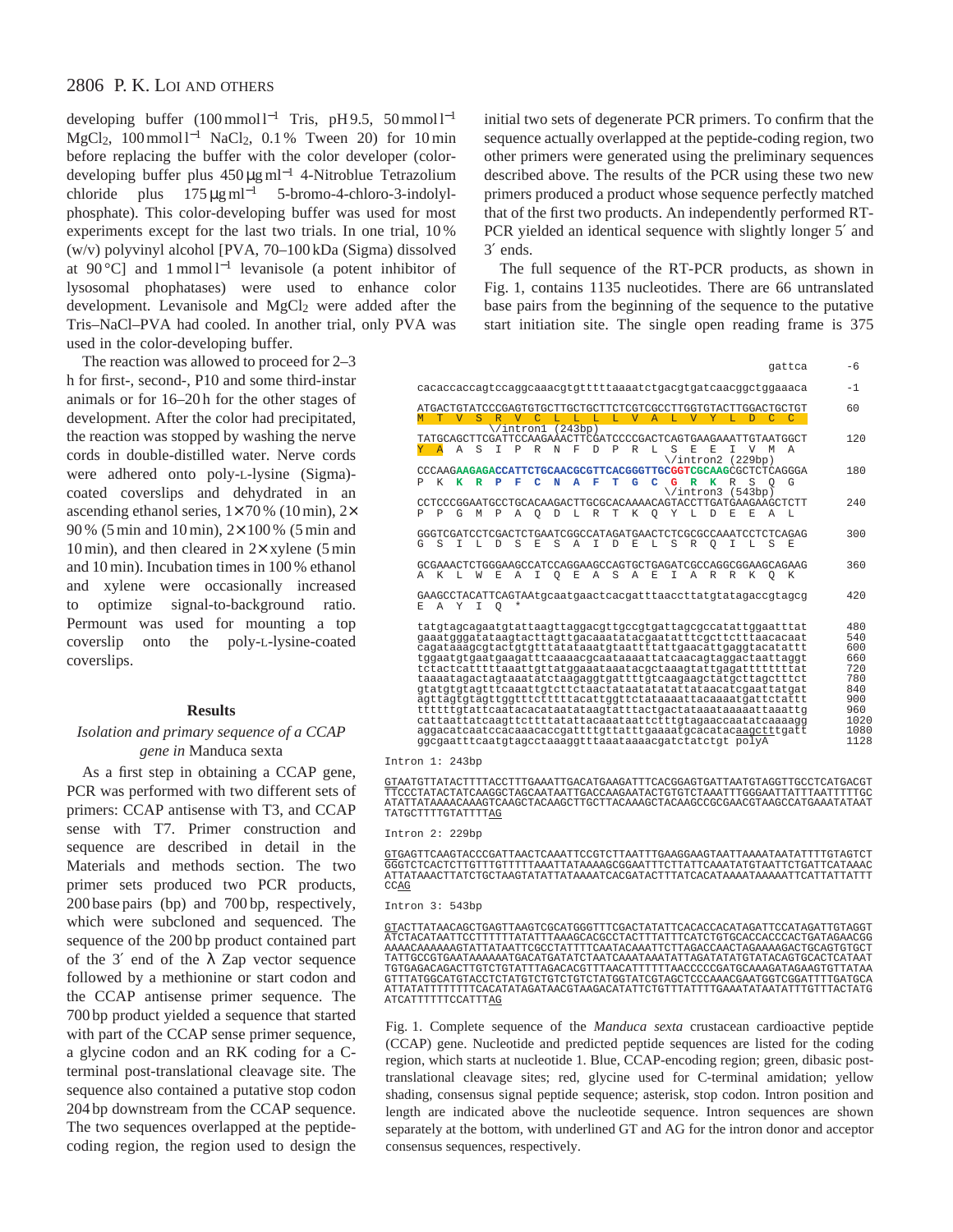# Manduca sexta *CCAP gene identification and expression* 2807



Fig. 2. Expression of the crustacean cardioactive peptide (CCAP) transcript in the brain of *Manduca sexta*. (A) Ventral view of the brain in a day 1 first-instar larva showing a cluster of three anterior pairs of cells (arrows), one anterio-medial pair (concave arrow) and a large ventral pair in the mid protocerebrum (arrowheads). The sixth pair of cells was located on the dorsal side (convex arrow; out of focus). (B) Dorsal view of a brain in a day 2 fourth-instar larva. The 'sixth dorsal pair' of cells is indicated by convex arrows, and the convex arrowheads point to the two pairs of cells that started expressing CCAP after reaching the fourth instar. (C) Posterior view of an adult brain showing two pairs of cells (arrows). Scale bars, 50 µm.

nucleotides long, encoding a predicted precursor protein of 125 amino acid residues, and contains a highly predicted signal peptide sequence with a putative cleavage site between residues 22 and 23 (Nielsen et al., 1997). The single copy of CCAP in the predicted precursor protein is preceded by a KR and followed by an RK doublet of basic amino acid residues that serve as internal proteolytic cleavage sites during post-translational processing of the proprotein (Loh and Gainer, 1983). A glycine residue is encoded between the end of the CCAPcoding region and the beginning of the RK cleavage site. This glycine forms the amidated end of the peptide post-translationally (Fig. 1). No other putative peptides are encoded in the CCAP-coding precursor. There are 750 untranslated base pairs between the stop codon and the beginning of the poly(A) tail. Three introns were also identified. Intron 1 is located before the CCAP-coding region, between residues 24 and 25, and is 243 bp long. Intron 2, 229 bp in length, is found in the glycine residue forming the C-terminal amide (residue 52; phase 1) in the CCAP-coding region. The final intron, intron 3, is 543 bp long and is located between residues 73 and 74, after the CCAP-coding region.

# *Distribution of cells in* Manduca sexta *expressing the CCAP gene*

To determine the expression pattern of the CCAP gene described above throughout post-embryonic life, *in situ* hybridization was performed on the *M. sexta* CNS using a probe from the subcloned PCR product of the CCAPT3 and CCAPT7 primers, which contained the middle (coding) region of the CCAP gene. *In situ* hybridization was carried out on the complete CNS, as described in the Materials and methods section, and was performed at all major



Fig. 3. Expression of the crustacean cardioactive peptide (CCAP) transcript in the subesophageal ganglion (SEG) of *Manduca sexta*. (A) Ventral view of an airfilled third-instar SEG showing a pair of posteriolaterally located cells (concave arrows) and a pair of smaller midline cells (arrows). (B) Ventral view of an airfilled fourth-instar larval SEG showing the previously discussed four cells (described in A) and an anteriolateral pair (convex arrows; left cell out of focus). (C) Ventral view of an SEG from a day 0 fourth-instar larva showing the posteriolaterally located cells (concave arrows), the anteriolateral cells (convex arrows) and a single anterior cell to the left of the midline (arrowhead). (D) Posterior view of an adult SEG showing only one pair of CCAP-expressing cells (arrows). Inset: diagram of the adult brain showing the area from where D was obtained (box; X indicates positions of cells). Scale bars,  $50 \,\mu m$ .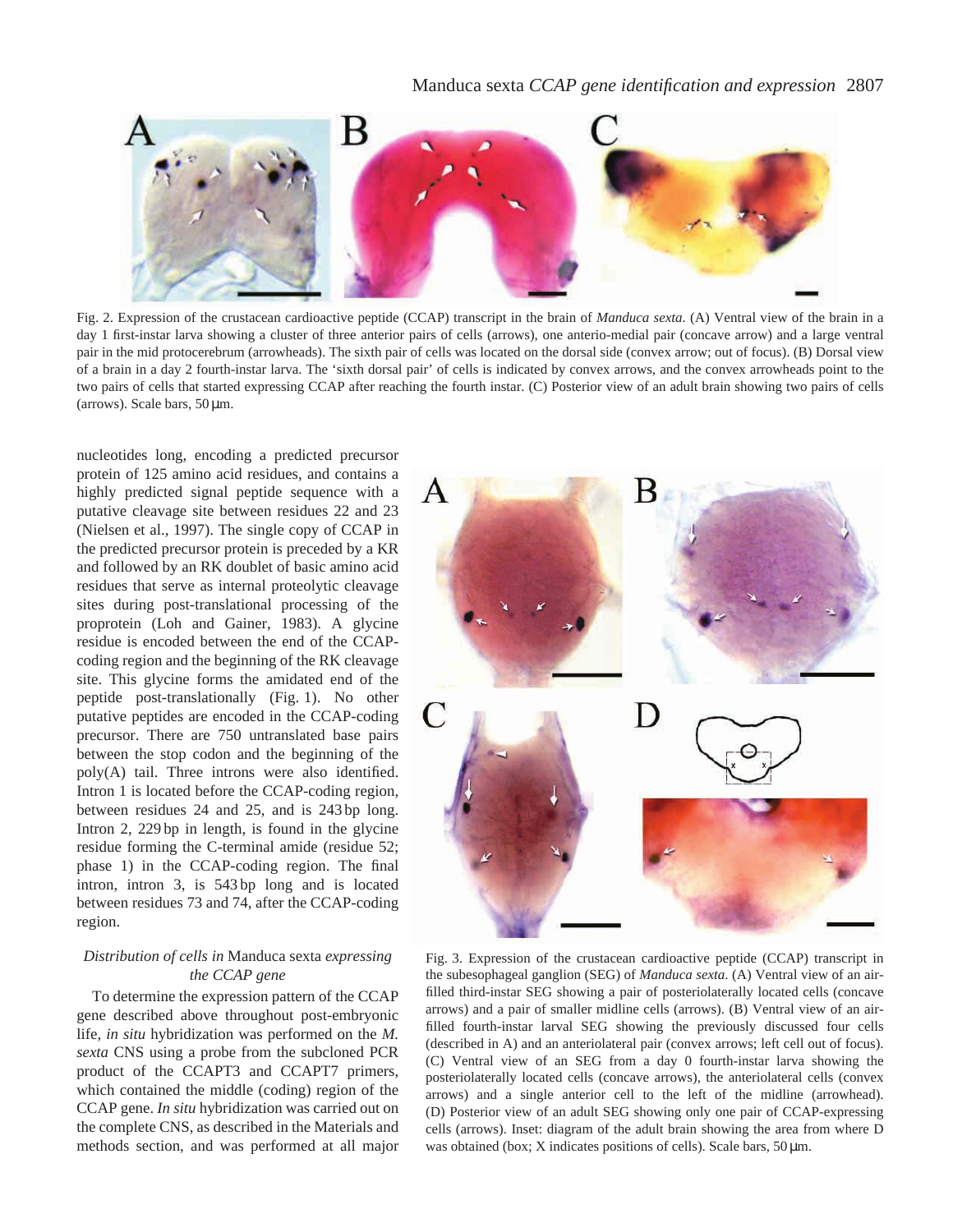developmental stages: L1 (first-instar larva), L2, L3, L4, L5 D0 (day 0, fifth instar), L5 W0 (wandering day 0, fifth instar), L5 W3 (wandering day 3, fifth instar), P0 (pupal day 0), P10 (pupal day 10, midway through adult development), pharate adult (the day of adult emergence prior to ecdysis) and adult day 0 (A0; the day of adult emergence after ecdysis and wing inflation have been fully completed). During analysis of these data, several major points emerged. CCAP-labeled cells were found in every stage of development and in nearly all CNS ganglia. CCAP gene expression levels in some cells were very robust, remaining high at every stage from the first instar to adult emergence.

In other cells, CCAP gene expression levels fluctuated greatly over the course of several developmental stages (e.g. over 2–3 instars). Some cells did not express the CCAP gene until later in development. The appearance of these lateexpressing cells resulted in an overall increase in the number of CCAP-expressing cells throughout the larval stage, especially in the late fourth-instar, fifth-instar and early pupal (P1–P4) stages. The highest number of cells expressing the CCAP gene occurred at the larval–pupal transition. Following this peak, there was a drop in cell number midway through adult development (P10). The number and pattern of cells expressing the CCAP gene at P10 were similar to those in newly emerged adults, except for a few midline terminal ganglion cells that lost CCAP gene expression at the pharate adult stage. Although nearly all cells have a counterpart in the contralateral hemi-ganglion, sometimes only one of the pair expressed the CCAP gene. This occurred mostly with the abdominal midline cells and with a cell in the anterior-most part of the subesophageal ganglion (SEG). The following sections describe the spatial and temporal expression of CCAP gene expression in each ganglion and address each of the above points in detail.

#### *Brain*

In early larval stages (first- to third-instar larvae), six pairs of cells were labeled by the *in situ* probe. Four pairs were located in the anterior part of the brain. Three of them formed a cluster, and the fourth was slightly medial to that cluster (Fig. 2A). The fifth pair was located on the ventral side of the mid protocerebrum and was larger, approximately twice the size of the other cells (Fig. 2A). A sixth pair of cells was located on the dorsal side of the mid protocerebrum. After D2 of the fourth instar, two more pairs of cells expressing the CCAP gene were added to the dorsal part of the brain (Fig. 2B). Another pair of ventrally situated cells, located near the larger pair of cells described above, started expressing the CCAP gene intermittently at D3 fifth instar and only consistently after W0 fifth instar (not shown). All positively labeled cells in early instars (first–third) continued to express the CCAP gene until wandering. By W3, only three pairs of cells, two dorsal and one ventral, remained expressing the CCAP gene. After adult emergence (A0), only two pairs of cells were observed, but their relationship to the larval brain cells described above is unknown (Fig. 2C).

### *Subesophageal ganglion (SEG)*

The SEG of first- to third-instar larvae contained two pairs of cells that labeled with the CCAP *in situ* probe. One pair was located in the posteriolateral part of the ganglion, and the other pair was situated along the midline (Fig. 3A). Detectable CCAP gene expression in the lateral cells persisted throughout all post-embryonic stages, in contrast to that in the midline cells whose staining disappeared entirely at pupation. At the beginning of the fourth instar, a third pair of cells was observed adjacent to the lateral cells. The level of CCAP gene expression in these cells fluctuated slightly from D0 fourth instar until the early pupal stage (results not shown). Because of the reorganization of the SEG during adult development, it was not clear whether these cells continued to express the CCAP gene towards the end of adult development.

A fourth pair of *in situ* stained cells, located anteriorly to the laterally located pairs, was observed starting in a few animals in the head capsule phase late in the third instar (immediately prior to molting) or in approximately 10 % of D2 fourth-instar animals (Fig. 3B). Positive staining in these cells, in terms of percentage and intensity, increased throughout the fourth instar until approximately 80 % of observed cells were stained at the air-filled head capsule stage of the fourth instar (Copenhaver and Truman, 1982). CCAP gene expression in these cells varied throughout the fifth instar, but became consistent after W0. It was not possible to ascertain conclusively expression levels in this pair of cells in post-larval stages because of the major reorganization of the SEG during this period.

Another cell was also stained using the CCAP probe. This cell was located at the anterior-most part of the ganglion (Fig. 3C). Staining of this cell was weak and was observed mostly in fourth and feeding fifth instars. Although this cell seemed to be one of a pair, only the left cell (ventral view) ever expressed this message. In early pupae, only two pairs of cells expressed the CCAP gene (data not shown), and at A0 only one laterally situated pair remained (Fig. 3D).

## *Thoracic ganglia (T1–T3)*

The overall pattern of CCAP gene expression was essentially the same in all three thoracic ganglia; three pairs of cells were labeled in each ganglion, two of which were adjacent to each other and located laterally. A third pair was situated anteriorly and slightly medially to the others (Fig. 4B). In the head capsule phase (HCP) of third-instar larvae, expression of the CCAP gene began to appear in the larger of the two laterally located pairs in all three thoracic ganglia (Fig. 4A). However, expression was not consistent in all preparations. It fluctuated between no expression, moderate expression and high expression in the same stage (Fig. 5A–D). The CCAP gene in the larger lateral cells was expressed in 20 % of feeding third-instar larvae, 70 % of feeding fourthinstar larvae and approximately 70 % of feeding fifth-instar larvae and reached 100 % at wandering. Interestingly, these cells were almost always transiently labeled by the probe at the fourth-instar HCP stage (10 out of 11 trials). These large lateral cells were also stained in all post-larval stages (Fig. 4C–F).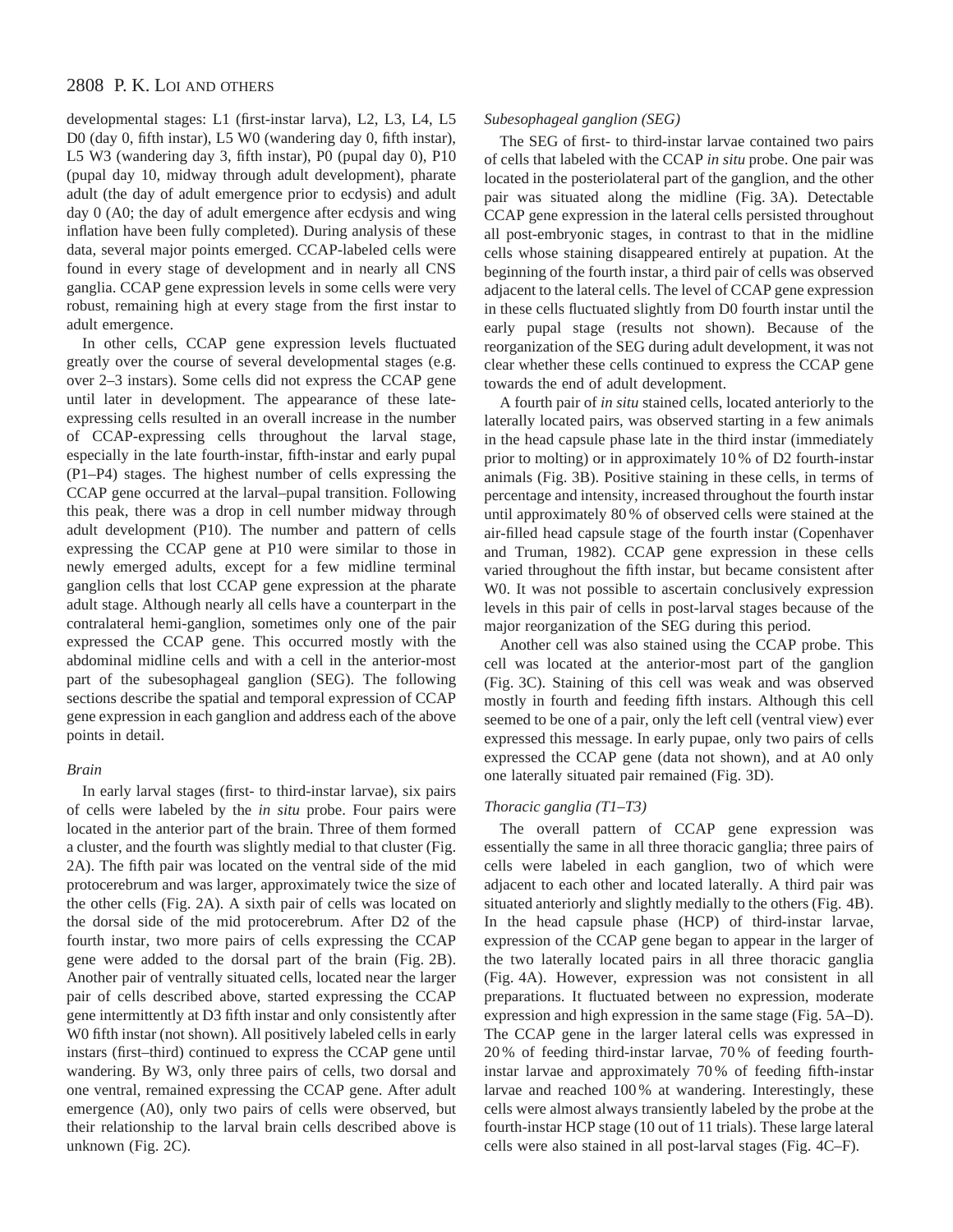

Fig. 4. Expression of the crustacean cardioactive peptide (CCAP) transcript in the thoracic ganglia (T1–T3) of *Manduca sexta*. (A) Ventral view of T1 from a day 0 fourth-instar larva showing a pair of lateral cells (arrows) labeled by the *in situ* hybridization probe for CCAP. (B) Ventral view of a wandering day 3 fifth-instar T1 showing a pair of labeled lateral cells (concave arrows) and a second pair of more anterior cells (convex arrows). (C) Ventral view of T1 from a day 10 pupa (P10) showing two pairs of lateral cells (concave arrows). (D) The anterior portion (T2) of the fused thoracic ganglion of a P10 pupa. The concave arrows point to two pairs of lateral cells. (E) The posterior portion of the fused thoracic ganglion in a P10 pupa with two pairs of lateral cells (concave arrows) in the T3 neuromere. The dotted line marks the approximate boundary between T3 and A1 neuromeres. (F) The fused thoracic ganglion of a day 0 adult. The lateral cells in T2 and T3 are indicated by concave arrows. Scale bars, 50 µm.

The other two pairs of thoracic neurons started expressing the CCAP gene at different stages. The smaller lateral neurons, adjacent to the above-mentioned large lateral cells, began expressing the CCAP gene after pupation. CCAP gene expression levels remained high in these cells through P10 but disappeared by A0 (Fig. 4C–F). The third pair of CCAP-expressing cells, located in the anterior part of the thoracic ganglia (Fig. 4B), expressed the CCAP gene at different stages in different ganglia. The anterior cells in the metathoracic ganglion (T3) were the first to express the CCAP message, beginning in the late feeding fifth-instar (D3 fifth) stage. In the mesothoracic ganglion (T2), the anterior pair of cells begin expressing this gene consistently only after wandering (W0). The homologs of these anterior cells in the prothoracic ganglion were labeled weakly and briefly beginning in some late wandering fifth instars (30 %) and early pupae (30 %). CCAP gene expression had ceased in all anterior cells in all thoracic ganglia by P10.

### *Abdominal ganglia (A1–A6)*

The general pattern of expression was, with some minor differences, the same for all unfused abdominal ganglia and is reminiscent of the expression pattern in the thoracic ganglia: two pairs of posteriolaterally situated cells, a pair of anteriolateral cells and several unpaired midline cells. In every abdominal ganglion at every stage (first instar to A0), a pair of cells located in the lateral part of the ganglion was consistently and robustly labeled with the probe (Fig. 6A–G). A second pair, adjacent to this robust pair, was also labeled, but the level of CCAP gene expression varied throughout all larval stages and differed slightly between ganglia (Fig. 6C). These cells were irregularly present after pupation, but appear to cease expression of the CCAP message by P10 and did not regain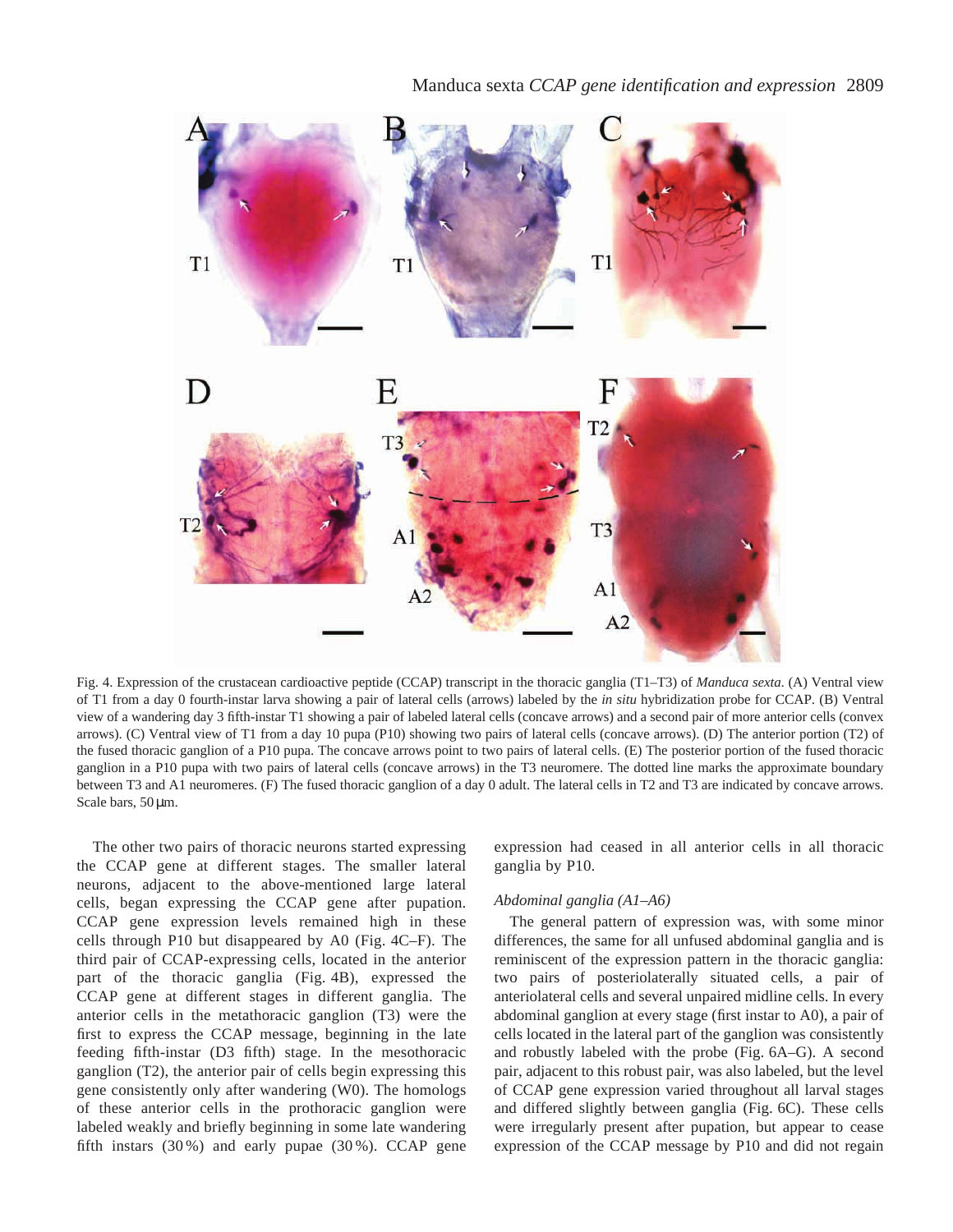expression in the adult (Fig. 6F,G). A third pair, located anteriolaterally, also expressed the CCAP gene beginning in the first instar in A3–A6 (Fig. 6B,H). The A2 anteriolateral cells only started to express the CCAP gene in late third instars, and the A1 homologs exhibited staining beginning at the head capsule phase late in the fourth instar until the adult stage (results not shown). A fourth pair of cells, located posteriorly near the ganglionic midline, began expressing a CCAP-coding transcript in feeding (D3) fifth-instar larvae (Fig. 6C). This expression, however, was not consistent within the same nerve cord. Some ganglia contained two labeled cells, while others had only one. In A1, midline cells were not detected using the CCAP probe. Adult expression was observed only in the midline cells of A2–A5 (Fig. 6G,H). In A6, expression ceased by P10. One ventral unpaired median (VUM) neuron started expressing the CCAP gene in A2–A6 from early pupa to adult (Fig. 6D–F,H–I). A second VUM cell also began expressing this gene midway through adult development (P10; Fig. 6F). At A0, these VUM cells were occasionally observed at a lower intensity in the fused thoracic/abdominal ganglion (not shown) and in A3–A5 (Fig. 6H,I).

## *Terminal ganglion (TG)*

The two-lobed larval TG is a fusion of ganglia serving segments A7–A10. The anterior neuromere of TG, referred to as neuromere 7, serves segment A7. The posterior neuromere serves segments 8, 9 and 10 and will be referred to as the terminal neuromere. From first- to third-instar larvae, only two pairs of cells were labeled (Fig. 7A). These four cells were located in the lateral part of neuromere 7. In late fourth-instar (HCP fourth)

larvae, two more pairs of cells in the terminal neuromere of the TG were labeled (Fig. 7B,C). The level of gene expression in these two pairs of cells fluctuated until wandering, at which time staining was more consistent and present until A0. Occasionally, there were two additional pairs of cells (Fig. 7D, convex arrowheads) in the terminal neuromere that began CCAP gene expression in D3 fifthinstar larvae. These two pairs expressed the transcript until the early pupal stage (P1–P3), at which time CCAP gene expression disappeared completely from these cells. A seventh stained pair, located in the most anterior part of neuromere 7, was transiently observed in HCP third-instar and HCP fourth-instar larvae. Staining in these cells stabilized in late feeding fifth-instar larvae (D3) and persisted until P10 (Fig. 7C,D). A single unpaired neuron in neuromere 7, approximately the size and shape of an abdominal ganglion VUM cell, began to be labeled after wandering, appearing in approximately 10 % of the preparations. By P10, this cell was more frequently stained; it was observed in approximately



Fig. 5. Variable nature of crustacean cardioactive peptide (CCAP) transcript expression in a bilateral pair of lateral neurosecretory cells, NS-L(T), in the thoracic ganglion of *Manduca sexta*. (A) The lateral cells in T3 of a third-instar larva. (B) T3 of another third-instar larva with no labeled cells. (C) The lateral cells in T1 of a day 3 fifth-instar larva with two cells labeled. (D) T1 of another day 3 fifth-instar larva with no labeled cells. Scale bars, 50  $\mu$ m.

60 % of our preparations (Fig. 7E). By A0, this VUM-like cell and its A6 counterpart had both stopped expressing the CCAP gene (Fig. 7F). A0 adults have several sets of cells expressing the CCAP gene distributed throughout the TG (Fig. 7F), but their relationship to their larval counterparts was not possible to ascertain because of the major reorganization of the terminal ganglion during metamorphosis.

# *Summary of the expression pattern of the CCAP gene in the* Manduca sexta *CNS*

The temporal and spatial expression patterns of the CCAP gene in the *M. sexta* CNS are summarized in Fig. 8. The CCAP gene is expressed in a total of 116 neurons in the postembryonic *M. sexta* CNS, counting any cell marked by the *in situ* probe in any developmental stage from first-instar larva to adult day 0. Nine pairs of cells were observed in the brain, 4.5 pairs in the SEG, three pairs in each thoracic ganglion (T1–T3), three pairs in A1, five pairs each in A2–A6 and 7.5 pairs in the terminal ganglion. The CCAP gene is expressed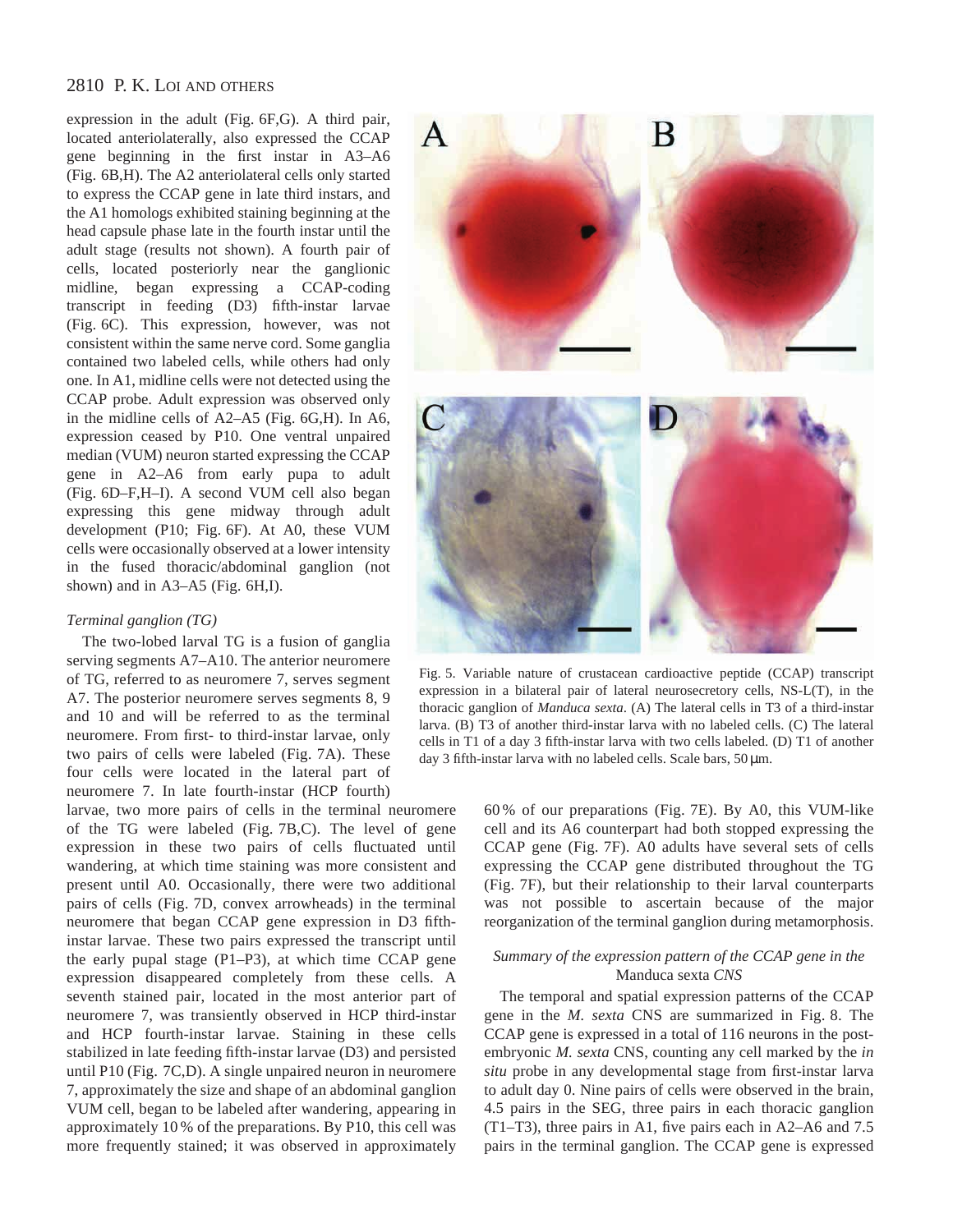Fig. 6. Expression of the crustacean cardioactive peptide (CCAP) transcript in the abdominal ganglia (A1–A6) of *Manduca sexta*. (A) Cells labeled with the *in situ* probe in the first abdominal ganglion (A1) from a day 2 second-instar larva. (B) Labeled cells in A2 of a day 1 fifth-instar larva. (C) Labeled cells in A2 of a day 3 fifth-instar larva. (D) Labeled cells in A4 of a day 0 pupa (P0). (E) Labeled cells in the posterior portion (T3, A1 and A2) of the fused thoracic ganglion from a day 10 pupa (P10). (F) Labeled cells in A3 of a P10 pupa. (G–I) Three different planes of focus of A3 in a day 0 adult, from ventral (G) to dorsal (I). (A–I) Lateral cells, concave arrows; anterior cells, convex arrows; midline cells, arrows; ventral unpaired neurons, arrowheads. Scale bars, 50 µm.



in every ganglion in each post-embryonic stage (Fig. 8, Fig. 9), except in the thoracic ganglia of first- and secondinstar larvae. In total, 52 cells express the CCAP gene in firstinstar larvae (Fig. 9). This number increases steadily throughout larval life, with additional cells observed in all CNS regions, and reaches a peak of 116 cells shortly after pupation. Following this peak, the total number of cells in the CNS expressing the CCAP gene declines through the rest of adult development, with 87 remaining at the pharate adult stage.

#### **Discussion**

#### *CCAP gene structure in* Manduca sexta

The molecular data in this study provide the first detailed glimpse of the structure of the CCAP gene in any organism. The *M. sexta* CCAP gene encodes a single copy of CCAP and no other peptides, a somewhat surprising result considering that many peptide genes have multiple copies of the same small peptide (e.g. 11 copies of FMRFa in the cuttlefish FMRF gene; Loi and Tublitz, 1997) and/or often code for multiple peptides (e.g. 11 different FMRFa peptides in the *D. melanogaster* FMRFa gene; Schneider and Taghert, 1988). Another unusual aspect of the CCAP gene is the presence of an intron (intron 2) in the middle of the peptide-coding region (Fig. 1). In this instance, the intron is located in the C-terminal residue (glycine). A similarly located intron is thought to be present in the *D. melanogaster* CCAP gene (R. Jackson, personal communication; see below). Introns in peptide-coding regions are relatively rare; examples in insects are the introns found in the PBAN-coding genes in the corn earworm *Helicoverpa zea* (Davis et al., 1992) and in the silkworm *Bombyx mori* (Xu et al., 1995). The underlying rationale for the presence of an intron in the coding region of a peptide gene awaits further analysis.

# *Comparison of the* Manduca sexta *and* Drosophila melanogaster *CCAP gene structures*

A BLAST search of the *Drosophila* genome database for sequences similar to the *Manduca* CCAP gene revealed a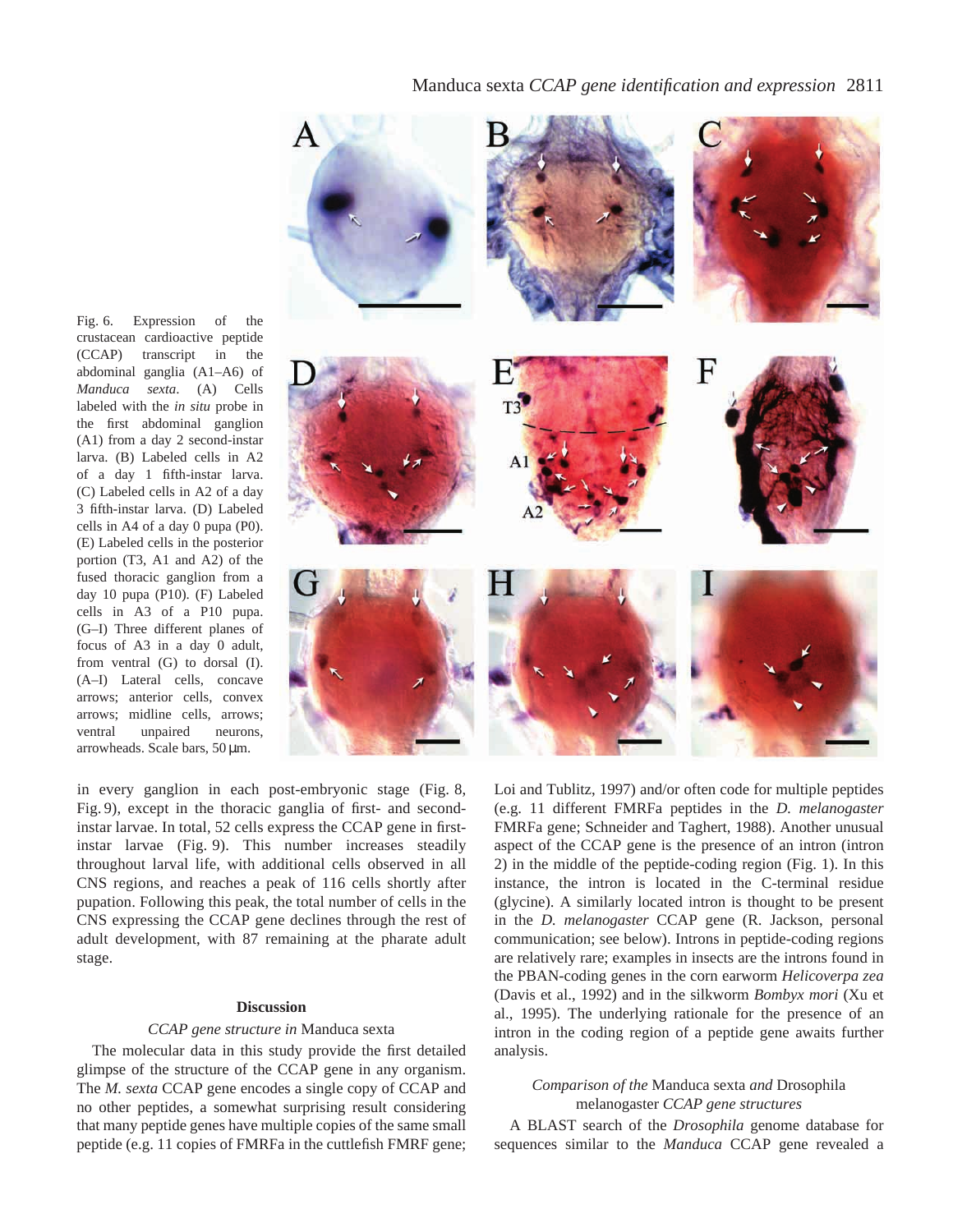Fig. 7. Expression of the crustacean cardioactive peptide (CCAP) transcript in the terminal ganglion of *Manduca sexta*. (A) Day 2 second-instar larva. (B) Air-filled fourthinstar larva. (C) Day 3 fifthinstar larva. (D) Wandering day 3 fifth-instar larva. (E) Day 10 pupa. (F) Day 0 adult. (A–D) Terminal ganglia of larvae are formed by the fusion of the seventh abdominal ganglion (denoted as A7) and abdominal ganglia 8–10 (denoted as A8). Lateral cells, concave arrows; anterior cells, convex arrows; A8 cells started to express the CCAP transcript after the head capsule stage of a fourth-instar larva, concave arrowheads; two pairs of cells that express the CCAP transcript after wandering, convex arrowheads. (E,F) Terminal ganglia of late pupae (pupal day 14) and adults (adult day 0) are formed by the fusion of the sixth abdominal ganglion (denoted A6) with A7 and A8–A10. CCAP-labeled cells in A6, convex arrowheads; in A7 cells, concave arrows; in A8–A10 cells, arrowheads. Scale bars, 50  $\mu$ m.



single matching region annotated as CG4910. Using these data plus RT-PCR and RACE methods, we found that the structure and coding sequence of the *D. melanogaster* CCAP gene are very similar to those of the *M. sexta* CCAP gene. The *M. sexta* and *D. melanogaster* CCAP genes each encode a single copy of CCAP and no other peptide (Fig. 10). Amino acid sequence alignment between *M. sexta* and *D. melanogaster* CCAP genes, using blosum62 with gap penalty 10 and extension penalty 0.1 (Henikoff and Henikoff, 1993), found significant homology between the two CCAP genes (46.2 % identity and 58 % similarity; Fig. 10). The *D. melanogaster* CCAP gene, compared with the *M. sexta* CCAP gene, contains a similar number of untranslated nucleotides at the 5′ end (77 *versus* 66) but a significantly smaller number at the 3′ end (178 *versus* 750). Another interesting similarity between the *D. melanogaster* and *M. sexta* CCAP genes is the presence of the second intron located in both genes in an identical position

(glycine residue) and phase (phase 1) within the region coding for the CCAP peptide (data not shown). Given the organizational and structural similarities between the *D. melanogaster* and *M. sexta* CCAP genes, it is likely that these two genes arose from a common ancestral gene. A complete sequence analysis of this *D. melanogaster* CCAP gene has recently been reported by R. Jackson (personal communication).

# *The CCAP gene is probably responsible for most if not all CCAP expression in the* M. sexta *CNS*

If the CCAP-encoding gene described in these studies is responsible for the production of all CCAP in the *M. sexta* CNS, then there should be a high degree of concordance in the expression patterns of the CCAP gene and CCAP peptide. To assess the validity of this hypothesis, we compared our *in situ* data with CCAP immunocytochemical results consolidated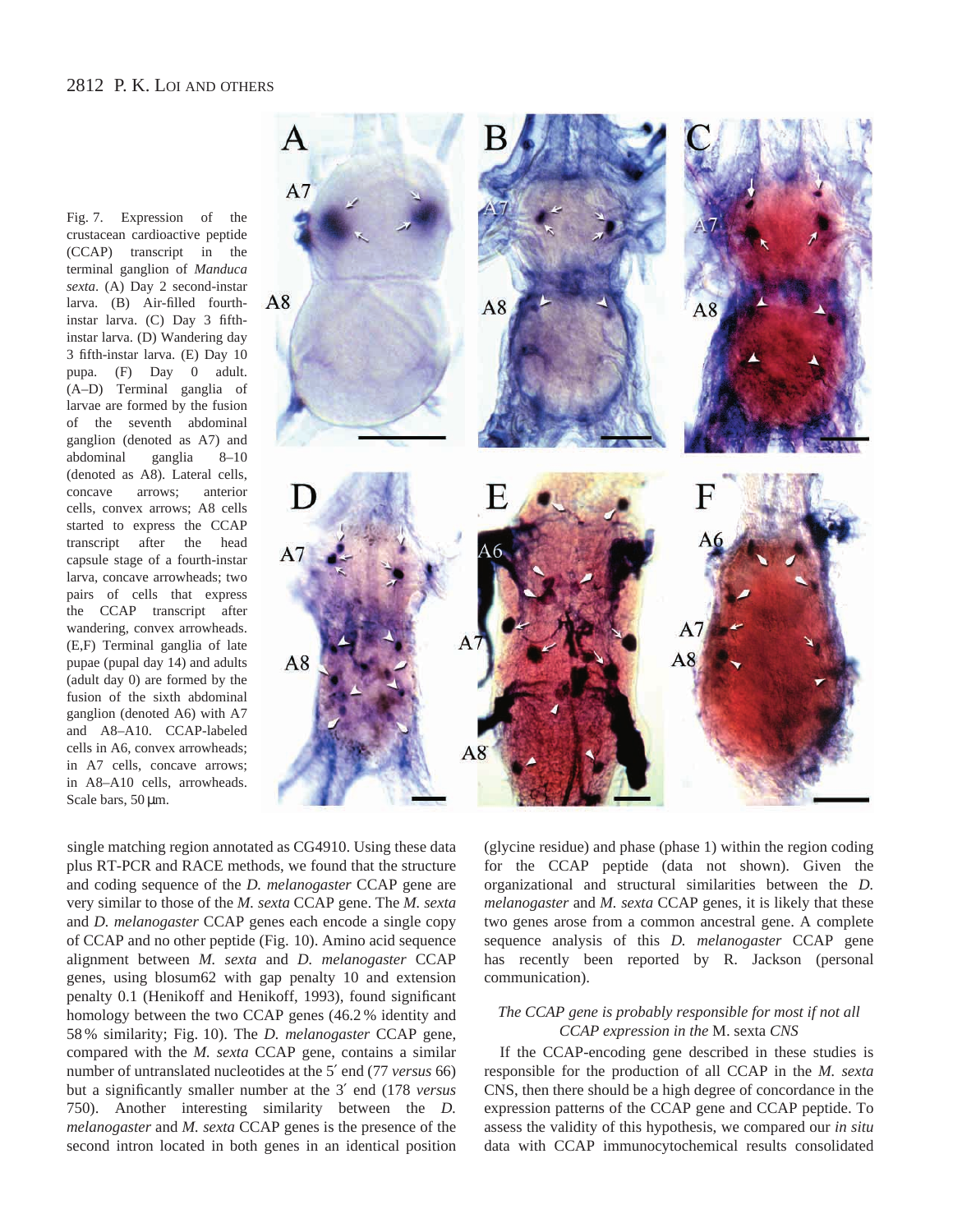

Fig. 8. Summary of all cells in the larval and adult *Manduca sexta* central nervous system (CNS) labeled with the *in situ* probes and crustacean cardioactive peptide (CCAP) antibodies. (A) CNS cells in *Manduca sexta* larvae expressing CCAP mRNA (left) and exhibiting CCAP-like immunoreactivity (right). (B) Cells in adult *Manduca sexta* CNS expressing CCAP mRNA (left) and exhibiting CCAP-like immunoreactivity (right). Antibody data are taken from the results of Davis et al. (Davis et al., 1993) and Klukas et al. (Klukas et al., 1996).

from published reports of CCAP antibody staining in the *M. sexta* CNS (Davis et al., 1993; Klukas et al., 1996; Ewer and Truman, 1996). On the basis of CNS location, cell size and developmental information, we determined that 91 of 95 CCAP-like immunoreactive cells observed in the CCAP antibody staining studies were also labeled by the *in situ* probe.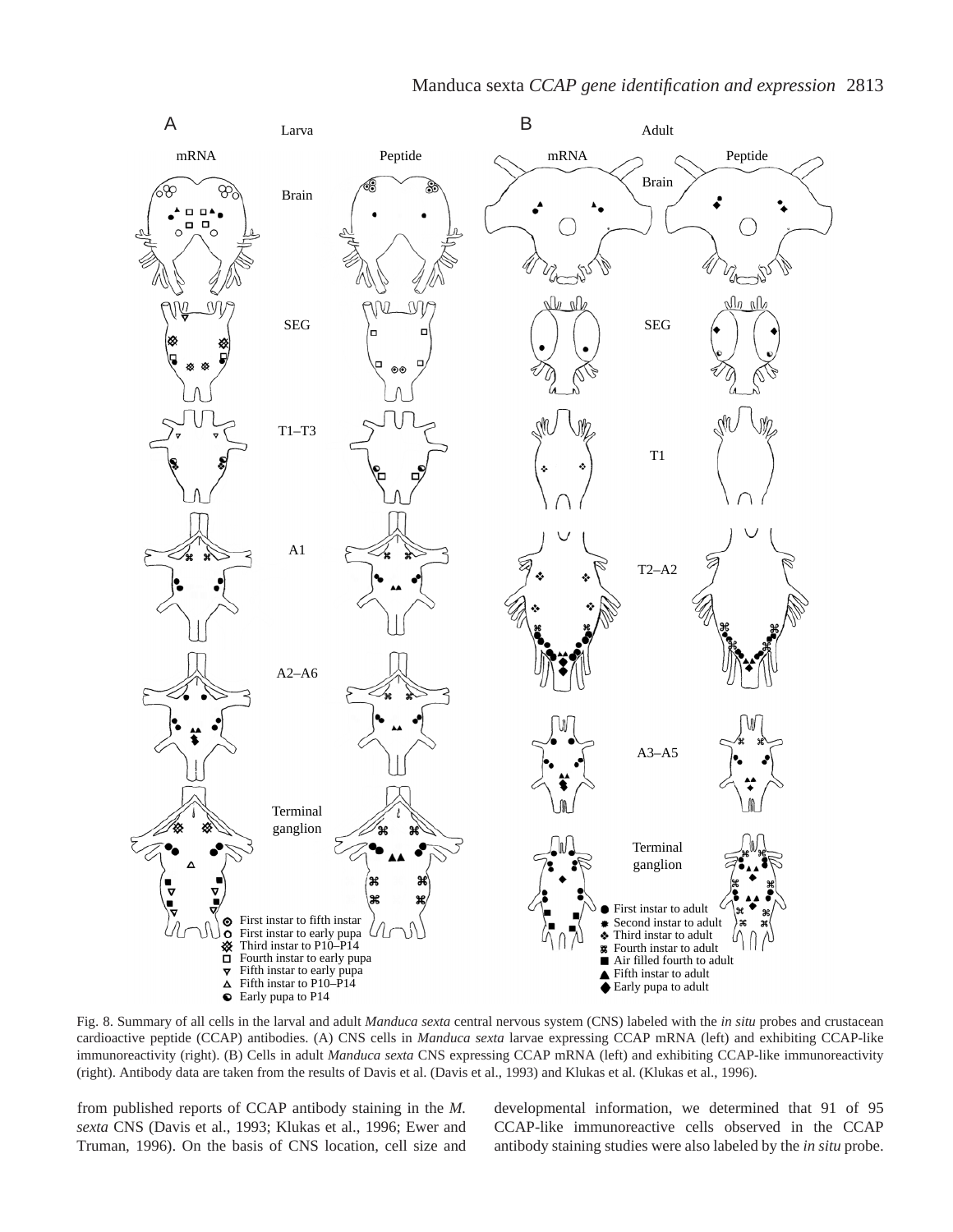|                                   | pepmae (CCIII) manseripi ana me anni celli anniboa)                                                                                                          |                                                                                                                                 |                                          |
|-----------------------------------|--------------------------------------------------------------------------------------------------------------------------------------------------------------|---------------------------------------------------------------------------------------------------------------------------------|------------------------------------------|
|                                   | Cells expressing CCAP mRNA                                                                                                                                   | Cells stained with anti-CCAP antibody                                                                                           | Abbreviation                             |
| Brain                             | Three pairs of cells in the anterior part of the brain<br>One large pair of cells in the mid protocerebrum                                                   | Interneurons of the anterior dorsal protocerebrum<br>Interneurons of the mid protocerebrum                                      | $IN-AD$<br>IN-MP                         |
| Sub-esophageal<br>ganglion (SEG)  | One pair of anteriorly located cells<br>One pair of laterally located cells<br>One pair of midline cells                                                     | Labial neurosecretory cells<br>Maxillary neurosecretory cells<br>Ventral median interneurons of the SEG                         | $NS-L(Mx)$<br>$NS-L(Mx)$<br><b>IN-VM</b> |
| Thoracic ganglia<br>$(T1-T3)$     | One pair of laterally located cells<br>Second pair of laterally located cells adjacent to<br>the $NS-L(T)$                                                   | Lateral neurosecretory cells of thoracic ganglia<br>Interneurons 704 of thoracic ganglia                                        | $NS-L(T)$<br>$IN-704(T)$                 |
| Abdominal<br>ganglia<br>$(A1-A6)$ | One pair of anteriorly located cells<br>One pair of laterally located cells<br>Second pair of laterally located cells adjacent to<br>the NS-L                | Motoneuron 1 of abdominal ganglia<br>Lateral neurosecretory cells of abdominal ganglia<br>Interneurons 704 of abdominal ganglia | $MN-1$<br>$NS-L$<br><b>IN-704</b>        |
|                                   | One pair of cells located in the midline<br>One large unpaired cell in the midline                                                                           | Paired median neurosecretory cells of abdominal<br>ganglia<br>The ventral unpaired median neuron                                | $NS-M$<br><b>VUM</b>                     |
| Terminal<br>ganglion              | One pair of anteriorly located cells in neuromere 7<br>One pair of laterally located cells<br>Second pair of laterally located cells adjacent to<br>the NS-L | Motoneuron 1 of neuromere 7<br>Lateral neurosecretory cells of neuromere 7<br>Interneurons 704 of neuromere 7                   | $MN-1$<br>$NS-L$<br><b>IN-704</b>        |
|                                   | One large unpaired cell in the midline<br>Two pairs of anteriorly located cells in the terminal<br>neuromere                                                 | The ventral unpaired median neuron<br>Motoneuron 1 of terminal neuromeres                                                       | <b>VUM</b><br>$MN-1$                     |

Table 1. *Identification of the 91 cells in the* Manduca sexta *central nervous system that co-label for the crustacean cardioactive peptide (CCAP) transcript and the anti-CCAP antibody*

Antibody data are taken from Davis et al. (Davis et al., 1993) and Klukas et al. (Klukas et al., 1996).

We compared the location of the labeled cells in the present study with the descriptions of the location of the cells immunostained with CCAP antibodies (Davis et al., 1993; Klukas et al., 1996; Ewer and Truman, 1996) and were able to identify 91 of 116 cells labeled with the *in situ* probe. Table 1

lists all 91 cells from the *in situ* hybridization experiment that have a counterpart in the CCAP antibody staining data. For example, three of the four pairs of *in-situ*-labeled cells located in the anterior part of the brain correspond to the CCAP-immunopositive cells called interneurons of the anterior dorsal protocerebrum (IN-AD) in the study of Davis et al. (Davis et al., 1993). Similarly, the pair of lateral cells in every ganglion in the ventral nerve cord that express both the CCAP gene and peptide are likely to be one of the lateral neurosecretory cells (NS-L) and interneuron 704 (IN-704).

In addition to the 91 cells that express the CCAP gene and peptide, 25 cells expressed the CCAP gene but were not stained with the CCAP antibody. The absence of peptide expression in the 25 cells exhibiting CCAP gene activity suggests three possibilities: (i) that these cells do not translate the transcript into peptides; (ii) that the amount expressed is below the antibody detection threshold, or (iii) that peptide

expression is very transient. This study did not distinguish between these possibilities.

There are also four CCAP-immunoreactive neurons that did not express the CCAP gene. These are a pair of neurons in larvae with midline cell bodies located in the posterior region



Fig. 9. Temporal expression of the crustacean cardioactive peptide (CCAP) transcript in the *Manduca sexta* central nervous system. Each central nervous system region is color-coded. A, adult; L, larva; P, pupa; Ph. Adult, pharate adult; SEG, subesophageal ganglion; T, thoracic ganglion.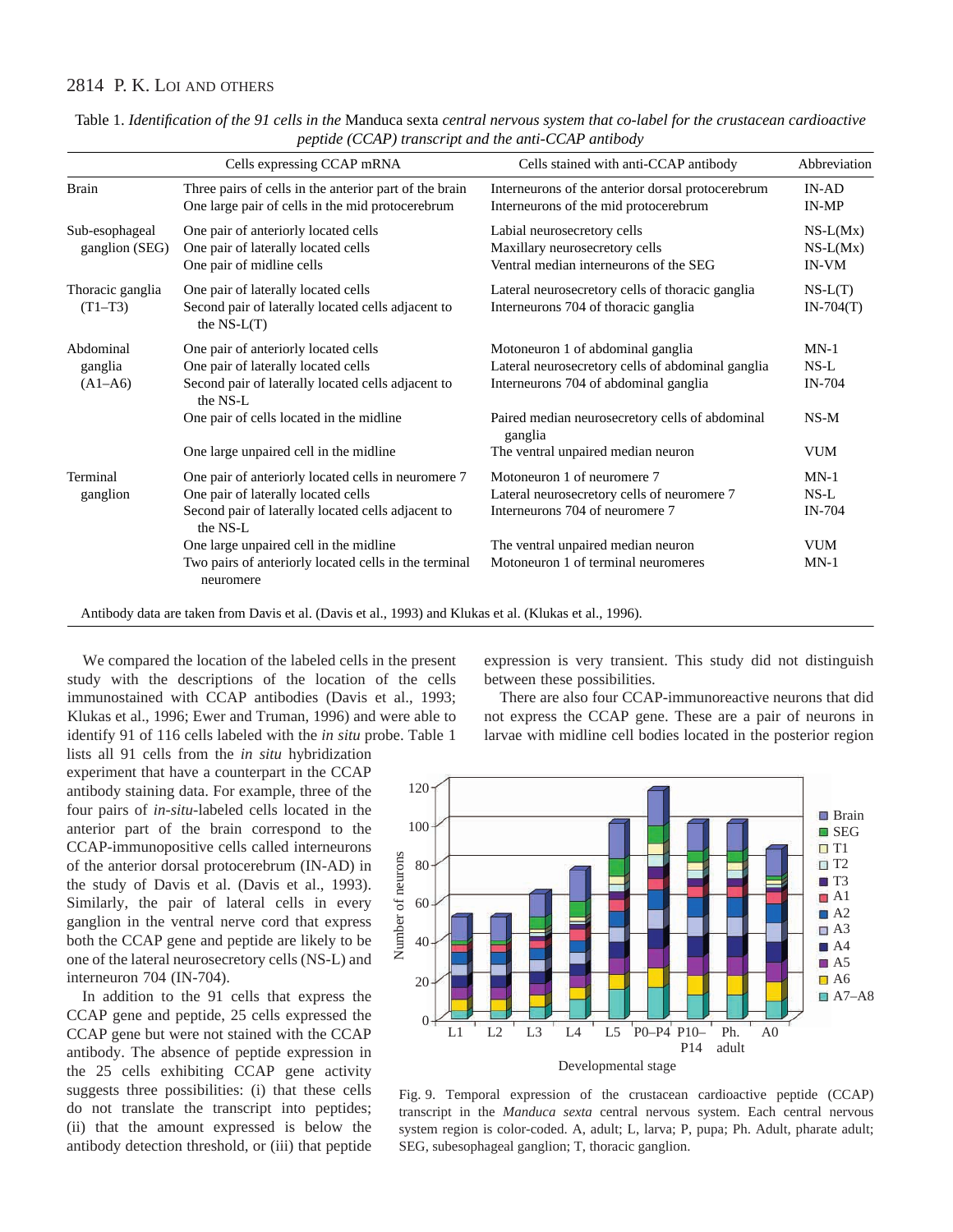of the first abdominal ganglion and their homologs in the posterior neuromere of the adult terminal ganglion (Fig. 8). The inability to detect CCAP gene activity in these four cells may be the result either of rapid degradation of CCAP mRNA in these cells or artifactual CCAP antibody staining. Future *in situ* and antibody analyses of these four cells should distinguish between these possibilities.

These data taken together suggest that the CCAP gene isolated in the present study is the major and perhaps only CCAP gene in the *M. sexta* CNS. Of the 95 known CCAPimmunoreactive cells, 91 also expressed the CCAP gene. This leaves open the possibility either that the CCAP gene described in this paper produces more than one CCAPcoding transcript or that there is a second CCAP-coding gene in *M. sexta*. If a second CCAP transcript or gene exists in *M. sexta*, its contribution to overall CCAP expression in the *M. sexta* CNS is very minimal. To date, we have no evidence to support the alternative transcript

hypothesis in *M. sexta*, and the *D. melanogaster* genome annotations predict only one transcript from the region associated with CG4910. There is also no molecular or bioinformatic evidence suggesting the presence of a second CCAP gene in *M. sexta* or *D. melanogaster.* Hence, we believe that the CCAP gene identified here is likely to be the only CCAP-coding gene in *M. sexta* and probably also in *D. melanogaster*.

# *CCAP gene expression and plasticity in NS-L(T) and IN-704(T)*

Previous studies using anti-CCAP antibody produced conflicting results as to whether  $NS-L(T)$  and  $IN-704(T)$  in the thoracic ganglia, the small and large lateral cells described in our results, contain CCAP (Klukas et al., 1996; Davis et al., 1993). One study (Klukas et al., 1996) provided positive evidence in support of this assertion, while another (Davis et al., 1993) found no immunostaining in these cells. Our data demonstrated that IN-704(T), the smaller lateral cell, expresses the CCAP gene starting after pupation up to and including the pharate adult stage (Fig. 8). NS-L(T), the larger cell body, exhibits an unusual degree of plasticity in the expression of the CCAP gene. The CCAP gene is variably expressed in NS-L(T) from third-instar larvae to A0. CCAP gene expression levels in NS-L(T) appeared to be highly variable throughout this period, much more so than in other neurons. Interestingly, gene expression was not always consistent between different individuals at the same stage of development. We observed the highest variability in CCAP gene expression at the HCP stage in fourth-instar larvae, which precedes the beginning of overt ecdysis behavior, to the fifth instar (Fig. 5). At this stage, CCAP gene expression is observed in some but not every pair of NS-L(T) cells. This variability is unlikely to be due to poor penetration by the probe in some preparations since all preparations exhibited *insitu*-labeled cells. These results suggest two, non-exclusive possibilities: (i) that CCAP gene expression in NS-L(T) is very transient at the HCP stage and/or (ii) that, in some



Fig. 10. Alignment and comparison of deduced amino acid sequences of crustacean cardioactive peptide (CCAP)-encoding mRNA from *Drosophila melanogaster* (DmCCAP) and *Manduca sexta* (MsCCAP). The CCAP-coding region: blue; C-terminal glycine, red; putative posttranslational cleavage sites, green. Sequence alignment was obtained using blosum62 with gap penalty 10 and extension penalty 0.1. Periods (.) are gaps generated for the alignment. Identical and similar amino acids are in black and gray shaded boxes, respectively

preparations, NS-L(T) at the HCP stage does not generate the CCAP transcript. It has been hypothesized that NS-L and IN-704 in each ventral ganglion are involved in initiating ecdysis behavior through the release of CCAP (Ewer and Truman, 1996; Ewer and Truman, 1997). If NS-L(T) and IN-704(T) are involved in the ecdysis circuit, then the release of CCAP might trigger a new round of *de novo* CCAP synthesis. Alternatively, these thoracic cells might not be directly involved in ecdysis behavior, hence the uncoordinated expression pattern observed in different preparations. A complete understanding of the role of these cells in ecdysis behavior awaits further research.

We thank Ms Michelle Gaston for critically reviewing this manuscript and Drs M. E. Adams and S. S. Gill for support and encouragement. This work was supported by grants from the National Institutes of Health, National Science Foundation and the Medical Research Foundation of Oregon.

#### **References**

- **Broadie, K. S., Sylwester, A. W., Bate, M. and Tublitz, N. J.** (1990). Immunological, biochemical and physiological analyses of cardioacceleratory peptide 2 (CAP2) activity in the embryo of the tobacco hawkmoth *Manduca sexta*. *Development* **108**, 59–71.
- **Cheung, C. C., Loi, P. K., Sylwester, A. W., Lee, T. D. and Tublitz, N. J.** (1992). Primary structure of a cardioactive neuropeptide from the tobacco hawkmoth, *Manduca sexta. FEBS Lett.* **313**, 165–168.
- **Copenhaver, P. F. and Truman, J. W.** (1982). The role of eclosion hormone in the larval ecdyses of *Manduca sexta. J. Insect Physiol.* **28**, 695–701.
- **Davis, N. T. B., Vakharia, V. N., Henry, J., Kempe, T. G. and Raina, A. K.** (1992). Molecular cloning of the pheromone biosynthesis-activating neuropeptide in *Helicoverpa zea. Proc. Natl. Acad. Sci. USA* **89**, 142–146.
- **Davis, N. T., Homberg, U., Dircksen, H., Levine, R. B. and Hildebrand, J. G.** (1993). Crustacean cardioactive peptide-immunoreactive neurons in the hawkmoth *Manduca sexta* and changes in their immunoreactivity during post embryonic development. *J. Comp. Neurol.* **338**, 612–627.
- **Donini, A., Agricola, H. and Lange, A. B.** (2001). Crustacean cardioactive peptide is a modulator of oviduct contractions in *Locusta migratoria*. *J. Insect Physiol.* **47**, 277–285.
- **Ewer, J. and Truman, J. W.** (1996). Increases in cyclic 3′,5′-guanosine mono-phosphate (cGMP) occur at ecdysis in an evolutionarily conserved crustacean cardioactive peptide-immunoreactive insect neuronal network. *J. Comp. Neurol.* **370**, 330–341.